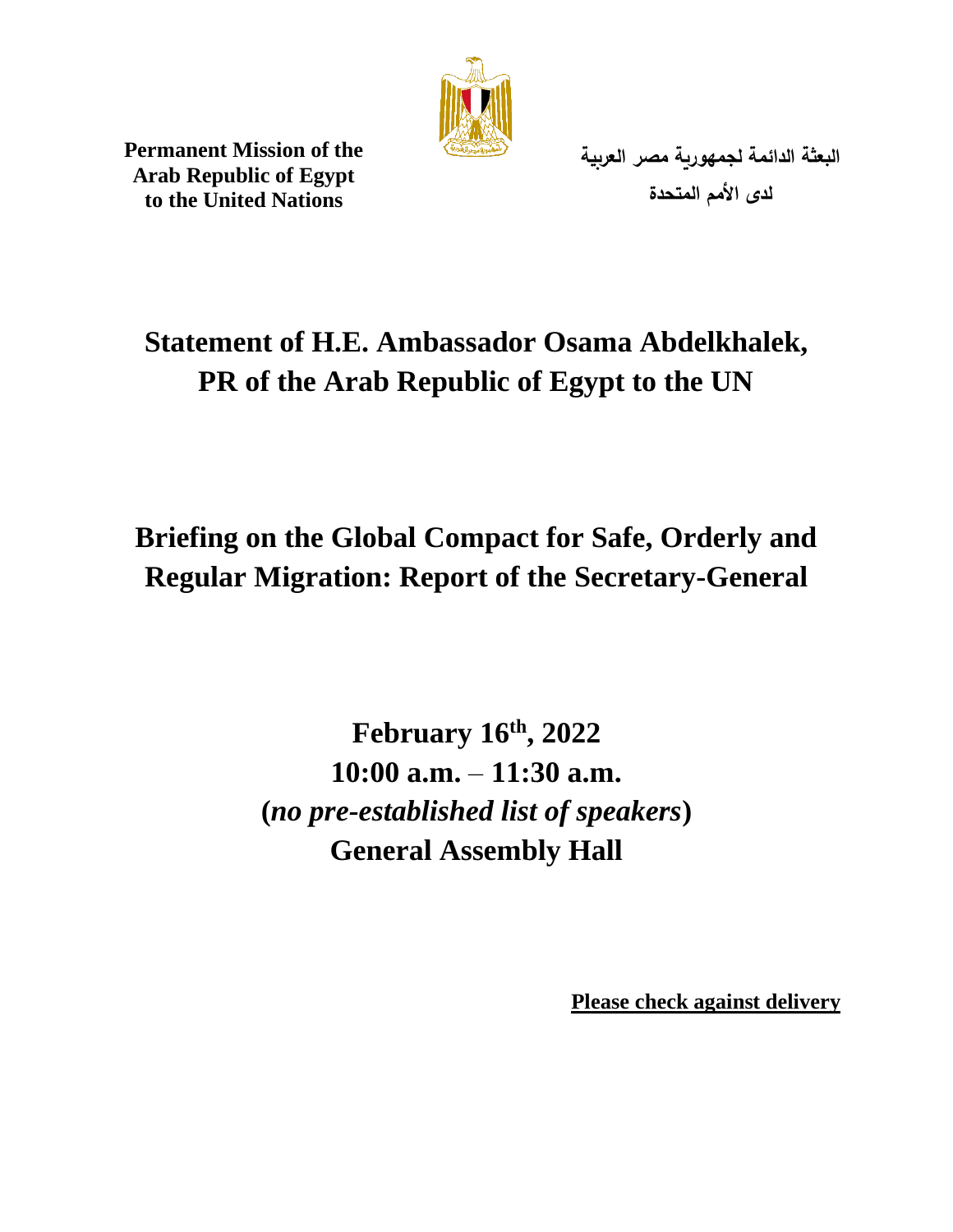Thank you Mr. President,

Egypt aligns itself with the statement made by Ecuador on behalf of the GCM champion countries and wishes to add the following remarks in its national capacity. I thank the Secretary-General for his report and remarks and thank the PGA for holding this briefing. I also welcome the presence of Mr. Antonio Vitorino, Director-General of IOM in this meeting.

#### Mr. President,

As a country of origin, transit and destination, Egypt has adopted a comprehensive approach in addressing migratory flows and has actively engaged in international deliberations on enhancing migration governance. Egypt continues to host more than 6 million migrants and refugees from over 58 countries and adopts a policy that ensures the respect of their human rights and their access to basic services on equal footing with Egyptian citizens. This aims to guarantee their inclusion in the society and to ensure that no one is left behind.

As such, migrants are included in Egypt's National Healthcare Program, the 100 Million Healthy Lives campaign for the early detection and free treatment of Hepatitis C and other non-communicable diseases and we continue to provide migrants with access to protective health equipment and food services during the pandemic, in addition to including migrants in our national program for COVID-19 vaccinations.

Our longstanding cooperation with the UN on migration has been expanding. In November 2021, Egypt and the UN launched a Joint Platform for Migrants and Refugees in Egypt in order to enhance the services provided to migrants and refugees. The platform will assist in assessing their needs, in addition to mobilizing the required resources.

### Mr. President,

In 2019, Egypt established a national committee to follow-up the implementation of the GCM in a whole-of-government-approach. We also participated in the regional Arab and African reviews and presented our voluntary national reviews. We continue to address migration through a holistic approach that is linked to Agenda 2030 and is in connection with Egypt's Vision 2030 to achieve sustainable development.